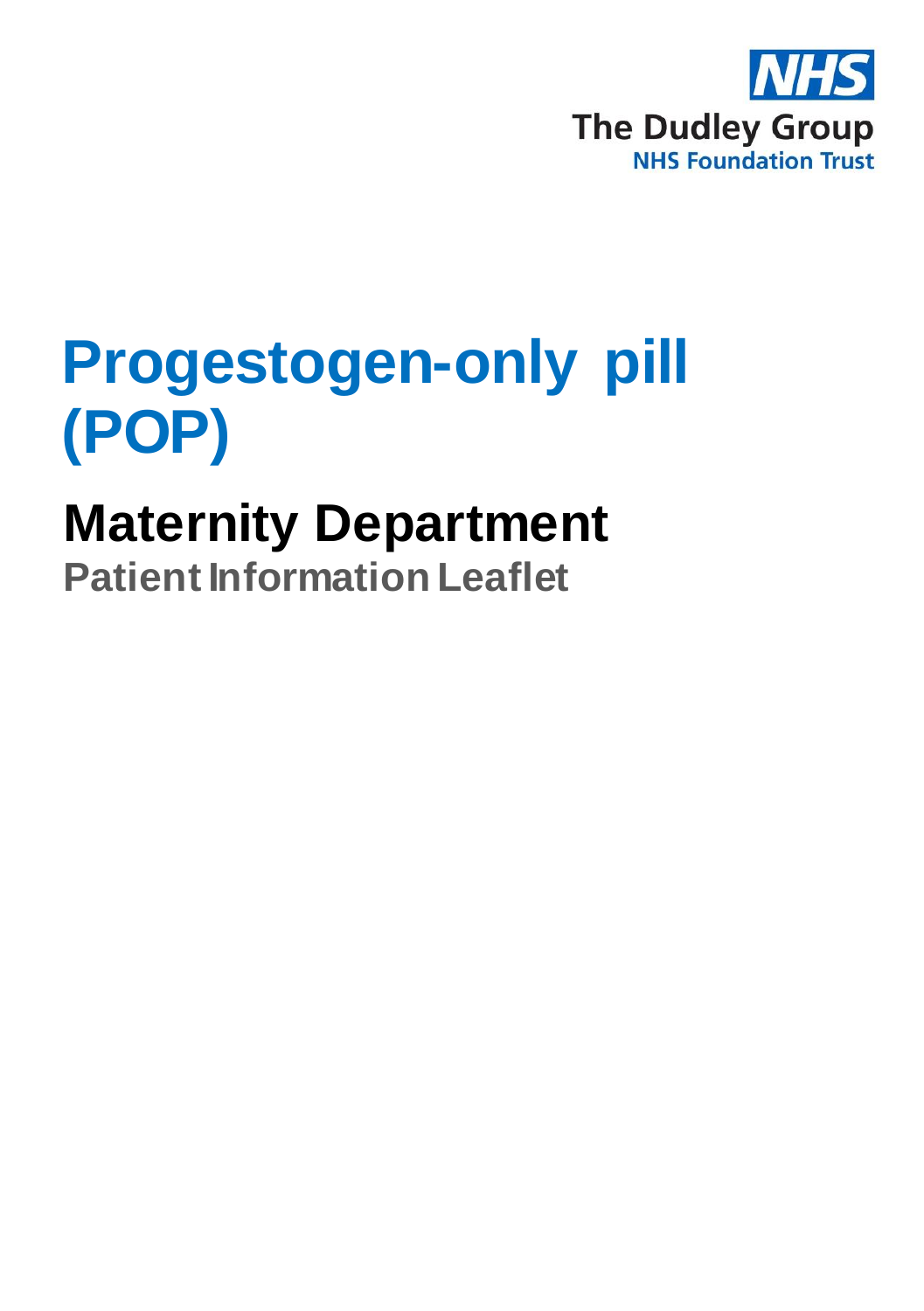# **I've just had a baby. Can I use the POP?**

Contraception may be the last thing on your mind when you have just had a baby, but it is something you need to think about if you want to delay or avoid another pregnancy.

The POP can be started any time after the birth of your baby. You are protected for contraception up to day 21 of giving birth.

If you start the POP after day 21 of giving birth, you will need to use additional contraception for two days. You can breastfeed while you are taking the POP. A tiny amount of hormone enters your breast milk, but research has shown that this will not harm your baby.

## **Can I use the POP after miscarriage or abortion?**

You can start taking the POP immediately after a miscarriage or an abortion. You will be protected from pregnancy straightaway.

## **How do I take it?**

Take one pill at the same time every day. Set a reminder on your phone so you remember. Do not take a break between packets.

## **What if I forget?**

If you are less than 12 hours late, do not worry, you are still covered. Take the pill straightaway, and then take the next one at your normal time.

If you are more than 12 hours late, you have lost the protection.

- Take the pill you forgot as soon as you remember.
- Take the next one at your normal time.
- Use condoms or avoid sex for the next two days until the protection comes back.
- If you had sex while the protection was lost, you will need emergency contraception.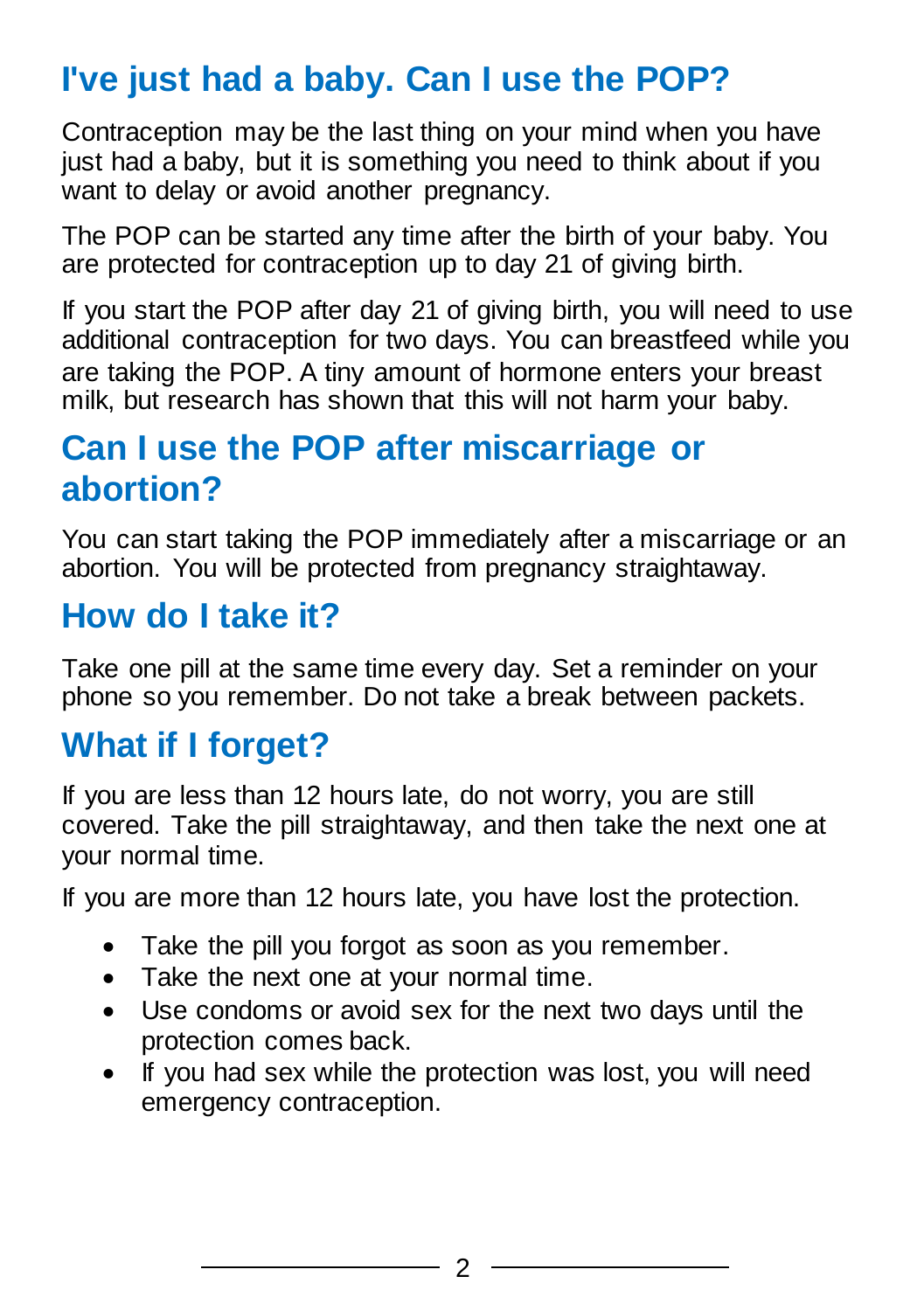**If you are fasting for religious reasons, take the POP at a time of day when you can eat. This may mean that you need to change the usual time you take the pill, but do not take it more than 12 hours late.**

### **Will I have normal periods?**

Everyone is different. You may have no periods, regular periods or irregular bleeding or spotting. Whatever happens for you, it is normal, safe and healthy, so do not worry. Your periods and your fertility will go back to normal when you stop the pill.

## **How can I get more pills?**

For more detailed information about your pill, you can read the whole leaflet on [www.sexwise.org.uk](http://www.sexwise.org.uk/)

For further supplies, or if you would like another method of contraception, please contact:

#### **The contraception and sexual health team on 01384 321480**

The contraception and sexual health team Brierley Hill Health & Social Care Centre First Floor Venture Way Brierley Hill DY5 1RU

[http://www.dgft.nhs.uk/services-and-wards/sexual-health](http://www.dgft.nhs.uk/services-and-wards/sexual-health-community/)[community/](http://www.dgft.nhs.uk/services-and-wards/sexual-health-community/)